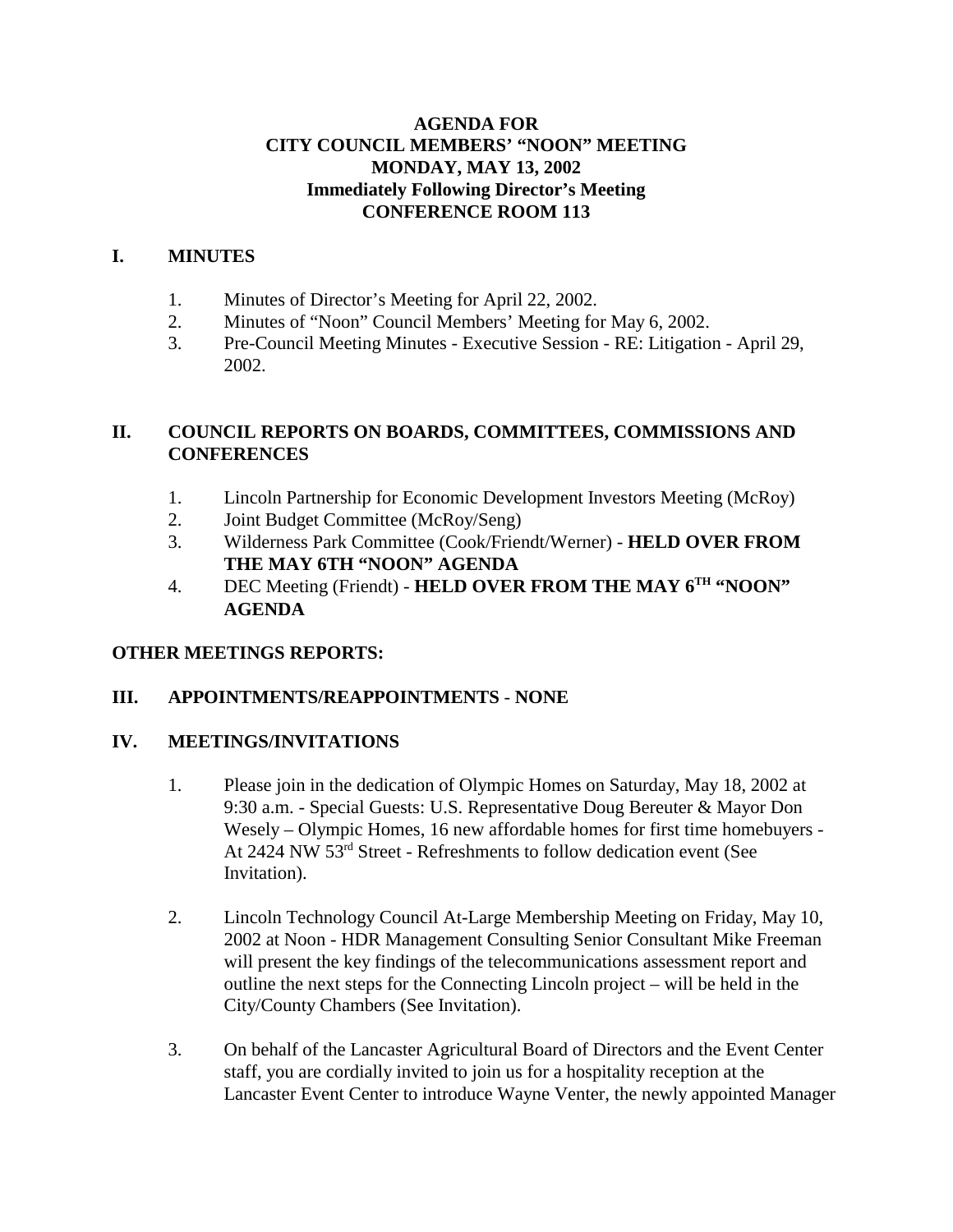of our facility. The reception will take place on Friday, May 10, 2002, and will be held from 3:00 p.m. to 5:00 p.m. in the Lincoln Room of our facility at 4100 North 84<sup>th</sup> Street. Complimentary hors d'oeuvres will be provided. (See Letter of Invitation).

- 4. You and a guest are cordially invited to attend the  $52<sup>nd</sup>$  Annual Spring Party sponsored by: Lincoln Solid Waste Management Association on Wednesday, June 5, 2002 at the Isles Reception Hall, 6232 Havelock Avenue (north side) - Social Hour at 5:30 p.m. - Buffet Dinner at 6:30 p.m. - Menu-Picnic Style-Home Cooking - Casual Attire - Featuring Scott Young — RSVP to Melinda Duling at 475-8361 by June  $1<sup>st</sup>$  (See Invitation).
- 5. Fifth Annual Great Plains Symposium Featuring Contemporary Civil Rights Issues - Presented by City of Lincoln-Commission on Human Rights – on Friday, July 19, 2002 at the Cornhusker Hotel – \$50.00 per person - 8:00 a.m. to 4:45 p.m. – Please fill out RSVP form  $\&$  mail out by July  $8<sup>th</sup>$  - (After July  $8<sup>th</sup>$  there will be an additional \$10.00 added to the registration) (See Brochure for more details).
- 6. The Capital Humane Society Board of Directors Cordially invites you to its Sixteenth Annual Animal Awareness Dinner - Guest Speaker, Juli Burney, Humorist on Thursday, May 30, 2002 at the Holiday Inn Downtown, 141 North 9<sup>th</sup> Street - Dinner, \$25.00 – 6:00 p.m., Cash Bar – 6:00 to 6:45 p.m. Silent Auction – 6:45 p.m. Dinner – RSVP by May  $25<sup>th</sup>$  (See Invitation).
- 7. Please attend this important Public Meeting Holmes Lake Restoration Watershed Management Project – on Thursday, May 16, 2002 at Morley Elementary School, 6800 Monterey Drive from 7:00 p.m. to 8:30 p.m. – (See Invitation).
- 8. Come Join Heartland Big Brothers Big Sisters At The James Arthur Vineyards Renaissance Festival - on Saturday, May 18, 2002 at 2001 West Raymond Road, Raymond, NE (See Invitation).

# **V. REQUESTS OF COUNCIL FROM MAYOR - NONE**

### **VI. MISCELLANEOUS**

1. Discussion on LPED Committee Assignments - **HELD OVER FROM THE APRIL 22ND & MAY 6TH "NOON" AGENDA** 

## **VII. CITY COUNCIL MEMBERS**

### **VIII. ADJOURNMENT** ca051302/tjg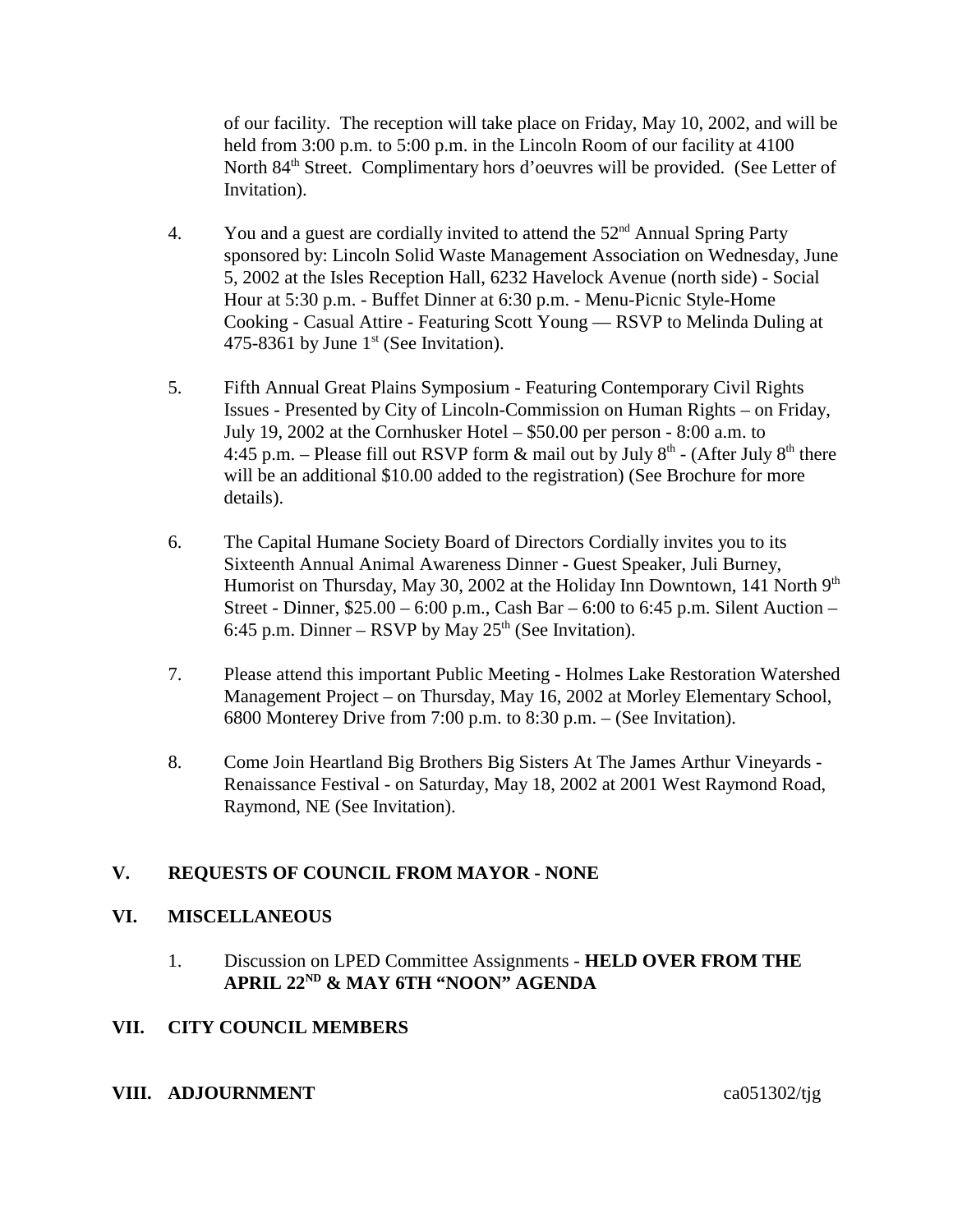# **MINUTES CITY COUNCIL MEMBERS' "NOON" MEETING MONDAY, MAY 13, 2002** *CONFERENCE ROOM 113*

**Council Members Present:** Jonathan Cook, Chair; Jon Camp, Vice Chair; Glenn Friendt, Coleen Seng, Ken Svoboda, Terry Werner; ABSENT: Annette McRoy.

**Others Present:** Mark Bowen, Ann Harrell, Amy Tejral, Mayor's Office; Dana Roper, City Attorney; Bruce Bohrer, Lincoln Chamber of Commerce; Joan Ray, Council Secretary; Darrell Podany, Aide to Council Members Camp, Friendt and Svoboda; Nate Jenkins, *Lincoln Journal Star* representative

## **I. MINUTES**

- 1. Minutes of Director's Meeting for April 22, 2002.
- 2. Minutes of "Noon" Council Members' Meeting for May 6, 2002.
- 3. Pre-Council Meeting Minutes Executive Session RE: Litigation April 29, 2002.

Chair Jonathan Cook requested a motion to approve the above-listed minutes. Ken Svoboda moved approval of the minutes as presented. The motion was seconded by Coleen Seng and carried by unanimous consensus for approval.

# **II. COUNCIL REPORTS ON BOARDS, COMMITTEES, COMMISSIONS AND CONFERENCES -**

## 1. LINCOLN PARTNERSHIP FOR ECONOMIC DEVELOPMENT

 INVESTORS MEETING (McRoy/Camp) Mr. Camp, who had attended the meeting, reported in Ms. McRoy's absence. He stated that it had been another advisory meeting. He indicated that they had gone through the various reports on the old and new jobs.

There were two reports on economic development. Mr. Camp reported that the Mayor had announced that the Entertainment Center project was being backed off a little bit. There was a report from Lynn Wilson on the BryanLGH history.

Mr. Werner asked if this was the LPED Investment Meeting? Mr. Camp indicated that it was. Mr. Cook asked how many people were at those meetings? Mr. Camp believed there were 60-70 people attending. Mr. Cook asked if all 60-70 were investors -at (at least) the \$2500 level? Mr. Camp indicated that it was hard to say. [Further comments inaudible]

2. JOINT BUDGET COMMITTEE (McRoy/Seng) - Ms. Seng reported that the meeting participants had received a Malone Center update, which actually involved a separate meeting at the Malone Center. She stated that Jim Blue had wanted them to meet at the Center for at least a portion of the JBC meeting. Ms. Seng indicated that they'd brought the place a long way from when they first moved in there.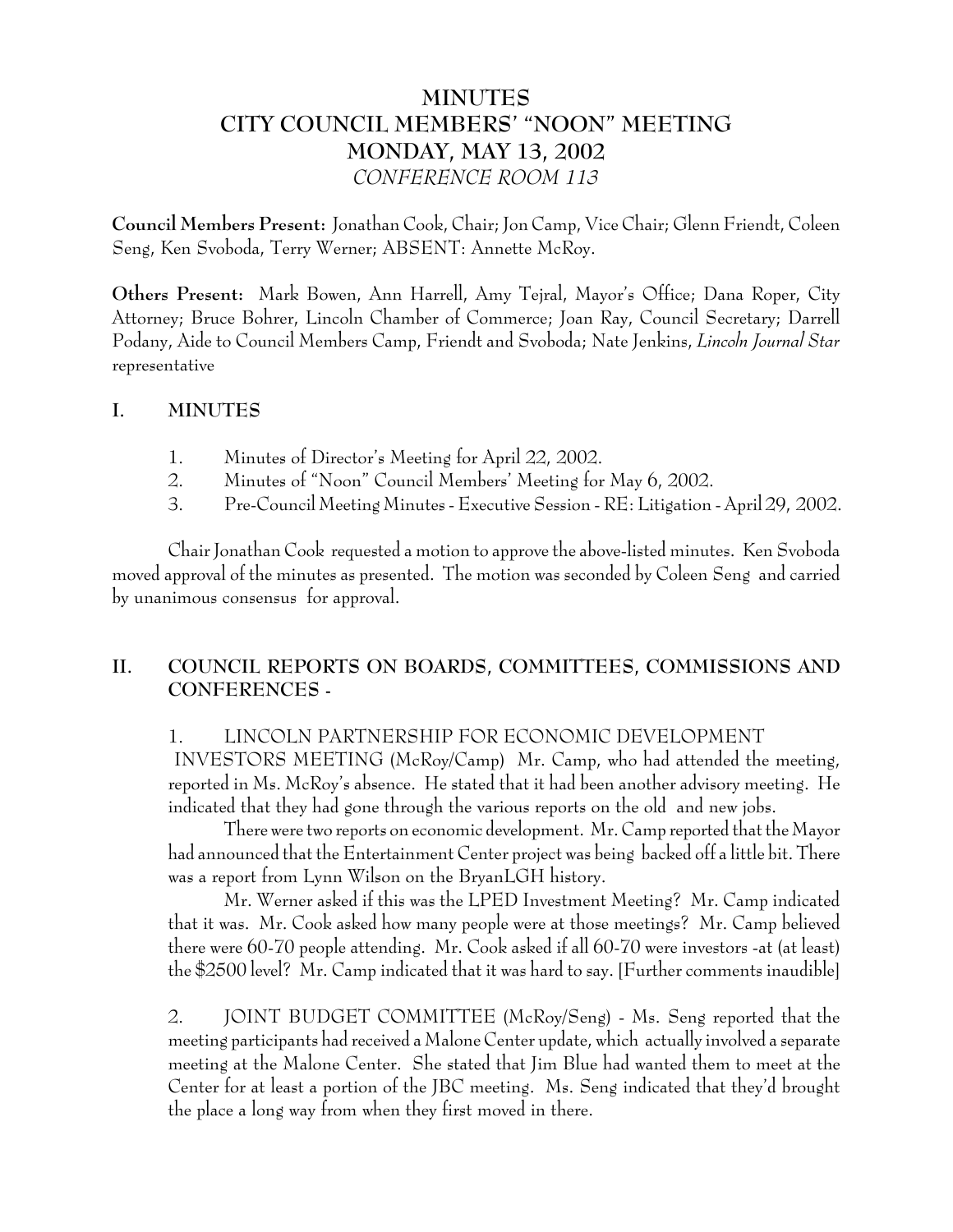Then Mr. Blue had given a preliminary report that had to go to the Malone Board, so he wasn't really ready to present it fully to the Committee. This was in regard to the structural integrity of the building. Ms. Seng noted that Davis Design had done the study. She felt it would show thst the building was okay.

Getting the Programing going for the Center was an important concern. JBC did follow through with a little bit more funding so that they could get some strategic planning going. This would all be within the \$20,000 that JBC had authorized earlier for the Center. She felt they were on their way.

She continued her report, stating that they had received informational packets on all of the agencies that are applying for JBC funding. They've all gone through the assessment by United Way teams. We've just received the material that will be discussed at the next meeting (which will be held on June  $7<sup>th</sup>$ ).

Mr. Werner asked when JBC granted the funding. Ms. Seng stated that it would be done at the next meeting. Then, there is a Common Budget Hearing on Appeals from agencies wishing to appeal a JBC decision.

3. WILDERNESS PARK COMMITTEE (Cook/Friendt/Werner) - **Held over from the May 6th "Noon" Agenda** Mr. Friendt had been out of the country and was unable to attend the meeting. He had no report.

4. DEC (Friendt) - *Held over from the May 6th "Noon" Agenda* Mr. Friendt had been out of the country and was unable to attend the meeting. He had no report.

# OTHER MEETING REPORTS - None

## **III. APPOINTMENTS/REAPPOINTMENTS** - Noted Without Significant Comment.

# **IV. MEETINGS/INVITATIONS** - Noted Without Significant Comment.

**V. REQUESTS OF COUNCIL FROM MAYOR** - Mr. Bowen passed out to Council the resume of Darl Naumann, who will serve as the new Economic Development Coordinator for the City, County and LES, under the Mayor's direction.

Mr. Bowen informed Council that the Budget Briefings will be held this week. He noted that Mr. Werner, Mr. Friendt and Mr. Camp would all be scheduled for 1:00 p.m. on Wednesday of this week. Mr. Svoboda, Mr. Cook and Ms. Seng will be scheduled at 4:00 p.m. on Wednesday. Ms. McRoy will be accommodated upon her return, perhaps on Friday morning.

Mr. Bowen noted that the dead-line for Old Fed questions had been May  $10^{th}$ , noting, again, that Mr. Cook had given him an additional list of 10 questions this morning, which he would like answered. Mr. Bowen asked Mr. Cook if they were questions that could be directed to Dallas McGee or did they need to be sent to LPED? Mr. Cook stated that most of them were stand-alone questions...they weren't multiple part. It was pointed out to Mr. Cook that he had missed the deadline. He apologized, but felt since the issue was being worked on this week-end, his questions could be included. Mr. Bowen indicated that all of the questions were being worked on now.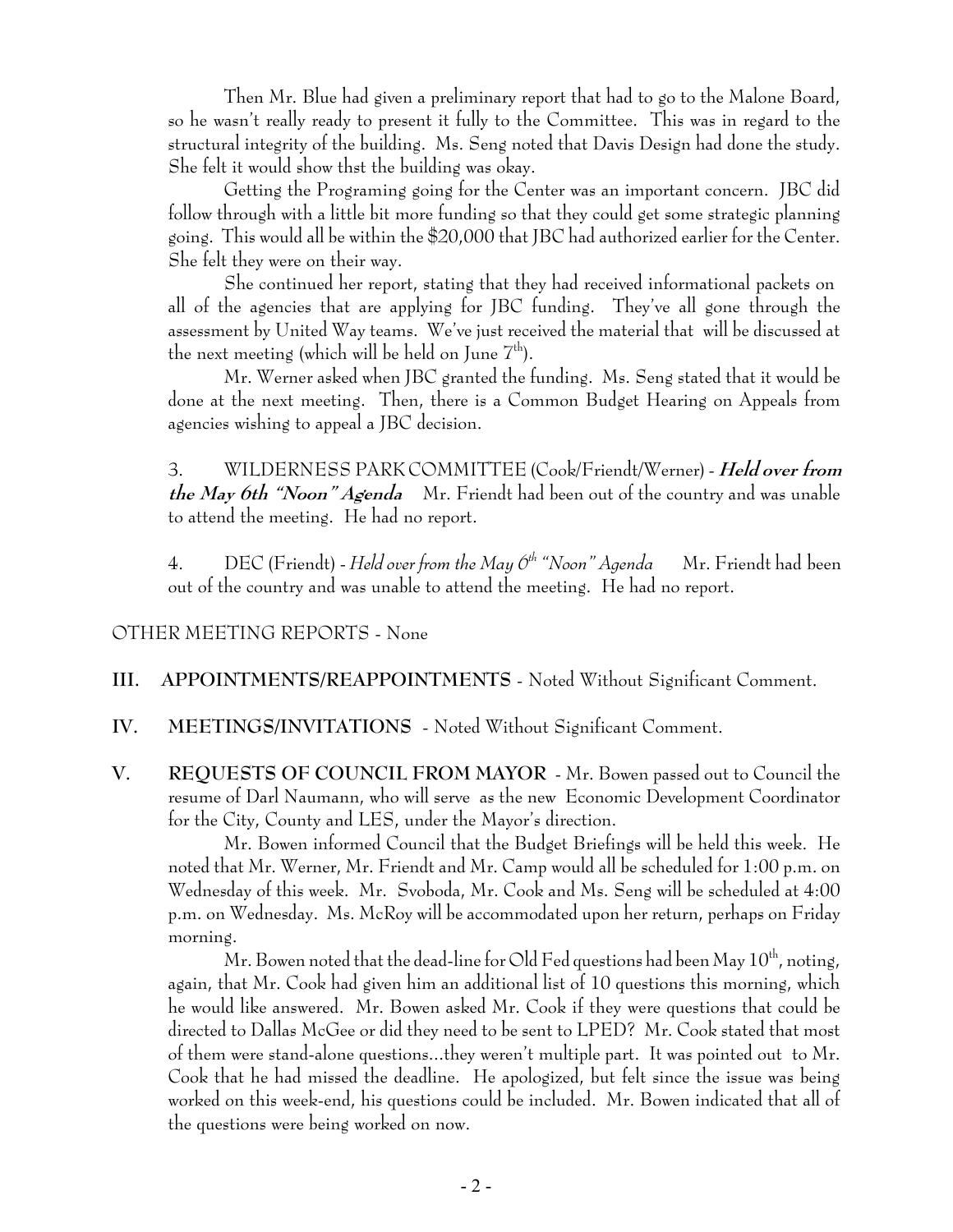#### **VI. MISCELLANEOUS** -

1. Discussion on LPED Committee Assignments - *Held over from the April 22nd & May 6th "Noon" Agenda* Mr. Bowen indicated that they had received the same answer, though not in a formal response. The answer is that the LPED Board wants only LPED Board Members in attendance at the Board meetings.

Mr. Cook asked if they were ever going to reply to us. Mr. Bowen responded that of course they would reply, noting however, that they had not imposed a dead-line on a response. Mr. Cook stated that they're acting like we're asking for *Star Wars* tickets. It was noted that, though Mr. Bohrer was in attendance at todays meeting, he worked for the Lincoln Chamber of Commerce and not LPED and could not be responsible for answering the Council's concerns on this issue.

Mr. Bowen reiterated that the quick answer on the Board attendance of a Council representative would be no. Mr. Cook asked if they would also allow multiple-council member attendance if other members would like to attend. Ms. Seng noted that it has been the same question every week, and the Council would like a response. Mr. Bowen again indicated that the response on Board meeting attendance by Council members would be no, but he would have the LPED Board formalize a response.

Mr. Camp stated that the question also remains as to the appointment of the Council representative to the LPED Investors Meetings. Mr. Cook indicated that that issue will be held over again until next week....until we hear from the LPED Board.

Mr. Cook advised the Council that, since the next meeting date for the next Joint LPS/City/County meeting had not been noted at the meeting this morning, he had talked with the Chair of the School Board and Kathy Campbell about a scheduled date. The next meeting with LPS, City and County will be a tour of Southwest High School. Currently, Thursday, August 15<sup>th</sup>, at 7:30 a.m. at the new Southwest High School has been designated as the preliminary time and location for this meeting. This would be before school started and would work with the planning sessions scheduled for the school.

Council agreed that today's Joint meeting had been one of the better ones in terms of topic discussion. Mr. Werner hoped there would be continued discussion of such issues at future meetings. Mr. Cook requested that if Council Members thought of any agenda items, they be submitted to Joan who would forward them to the agency responsible for putting the next meeting together. [LPS/Ms. Linda Pappas]

Mr. Cook also brought up the Hybrid-wolf ordinance scheduled for  $2<sup>nd</sup>$  reading on today's formal Council Agenda. Council members discussed their thoughts regarding the legislative options Council had regarding the proposed ordinance. Some Council members noted they would have difficulty voting against the Health Director's direction on this case, noting that there had been a great deal of work put into the research on this issue.

Mr. Svoboda stated that enforcement is done on a complaint basis only, which Council felt was inappropriate. Mr. Svoboda felt the ordinance should not be changed at this late date.

After extensive discussion, with input from Mr. Roper, it was decided that Council would consider today's testimony and make the appropriate legislative decision at the end of that hearing.